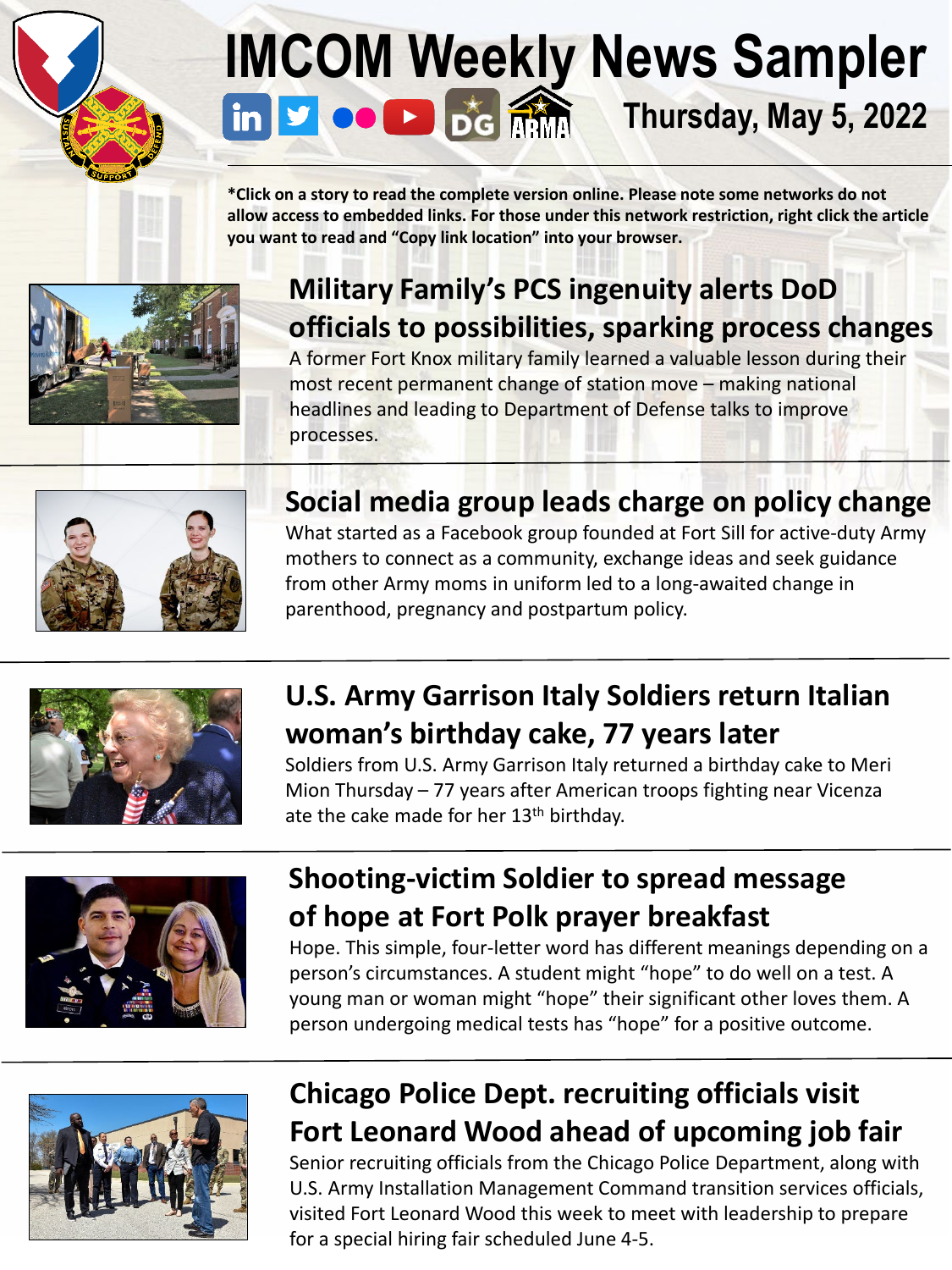

# **[IM]((99+) U.S. Army Installation Management Command: Overview | LinkedIn)[CO](www.twitter.com/ArmyIMCOM)[M W](www.youtube.com/installationMgt)[ee](https://apps.apple.com/us/app/digital-garrison/id1484777325)[kly](https://www.armymaintenance.com/arma) News Sampler**<br> **in Probability** Thursday, May 5, 2022 **Thursday, May 5, 2022**



### **[JBM-HH USO Honor Guard Lounge game room](https://www.army.mil/article/256187)  keeps service members connected**

Since 1941, the mission of the United Services Organizations (USO) has remained the same -- to serve the men and women in the U.S. military, and their Families, throughout their time in uniform.



#### **USAG Kwajalein Atoll Emon Beach [main pavilion refurbishment completed](https://www.army.mil/article/256087)**

U.S. Army Garrison-Kwajalein Atoll Commander COL Tom Pugsley thanked the many personnel from the Department of Public Works for their support in completing the Emon Beach main pavilion refurbishment project April 16, ahead of schedule.



#### **[Baby Palooza draws Fort Drum Soldiers, Families](https://www.army.mil/article/256119/baby_palooza_draws_fort_drum_soldiers_family_members_to_post_exchange)**

Instead of shopping aisle to aisle at the Post Exchange on April 27, Fort Drum community members were going booth to booth and collecting bundles of information at the annual Baby Palooza event. Baby Palooza gathers representatives from on-post and off-post organizations to answer questions and provide resource material to military Family members.



#### **[Wainwright 'Sugar Bears' provide heavy lift](https://www.army.mil/article/256354) for National Park Service at Denali**

Approximately 1,200 climbers are expected to attempt to reach the summit of Denali this year, and their efforts are supported in part by the Sugar Bears of Fort Wainwright, a company of CH-47F Chinooks.



#### **[USAG Japan firefighters practice emergency](https://www.army.mil/article/256217/firefighters_practice_emergency_response_to_aircraft_crash)  response to aircraft crash**

U.S. Army Garrison Japan firefighters took part in their first downed aircraft scenario in more than a year Thursday, as part of an effort to ramp up emergency training at Kastner Airfield.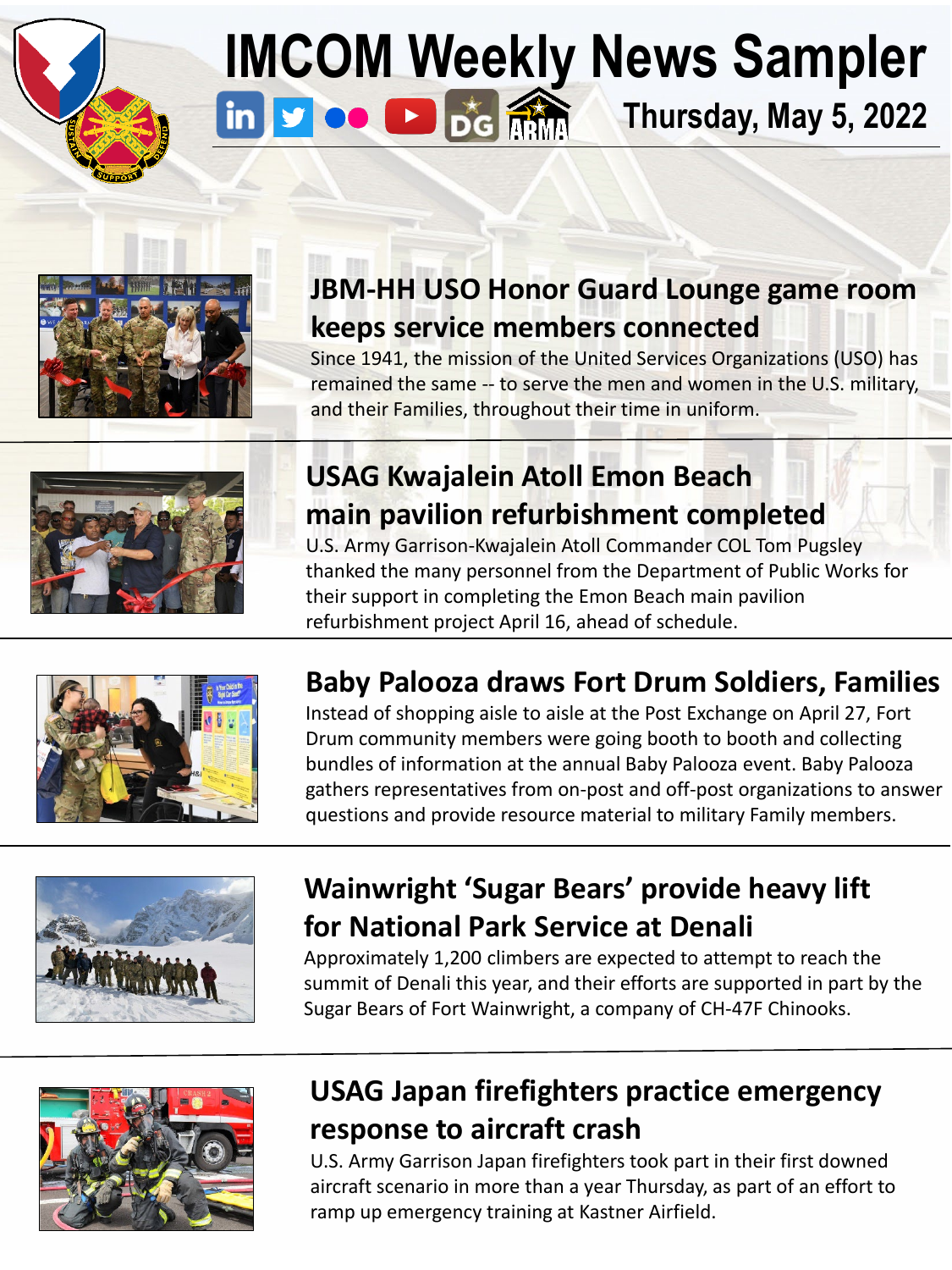

### **[IM]((99+) U.S. Army Installation Management Command: Overview | LinkedIn)[CO](www.twitter.com/ArmyIMCOM)[M W](www.youtube.com/installationMgt)[ee](https://apps.apple.com/us/app/digital-garrison/id1484777325)[kly](https://www.armymaintenance.com/arma) News Sampler**  in **you** Digital **Thursday, May 5, 2022**



#### **[New renewable energy projects installed](https://www.army.mil/article/256225/new_renewable_energy_projects_at_usag_st) at USAG Stuttgart**

Using renewable energy is one way employers like the garrison are reducing not only the financial uncertainty of fluctuating prices, but also their reliance on external energy sources. Renewable energy, though, comes at its own cost.



#### **Presidio of Monterey kicks off use [of Army Maintenance Activity website](https://www.army.mil/article/256306/presidio_of_monterey_kicks_off_use_of_army_maintenance_site#:~:text=PRESIDIO%20OF%20MONTEREY%2C%20Calif.,Activity%2C%20or%20ArMA%2C%20website.)**

As of today, members of the U.S. Army Garrison Presidio of Monterey community are able to report maintenance requests online through the Army Maintenance Activity, or ArMA, website.



#### **[Homesick Soldier initiates Easter egg hunt](https://www.army.mil/article/256322/homesick_soldier_initiates_easter_egg_hunt_in_garrison_front_yard) outside base in Romania**

With Easter approaching, a homesick SFC Cameron Letcher missed his family even more than usual. With his wife and daughters Veronica, 17, and Lily, 12, they celebrate every holiday together. This year, a deployment separated them.



#### **[USAG Ansbach discusses role of Army aviation](https://www.army.mil/article/256166/ansbach_discusses_role_of_aviation_in_second_speakers_series) in Germany at second Speakers Series event**

U.S. Army Garrison Ansbach and the City of Ansbach hosted the second of three Speaker Series events April 21 with a discussion about the role of Army aviation in Germany and NATO at Hangar 2 on Katterbach Kaserne.



#### **[Local police teams collaborate for training](https://www.army.mil/article/256231)  with Fort Carson military working dogs**

Fort Carson military working dog teams maneuvered through hallways, stairwells, meeting rooms and reception areas inside a training building in Colorado Springs April 20.